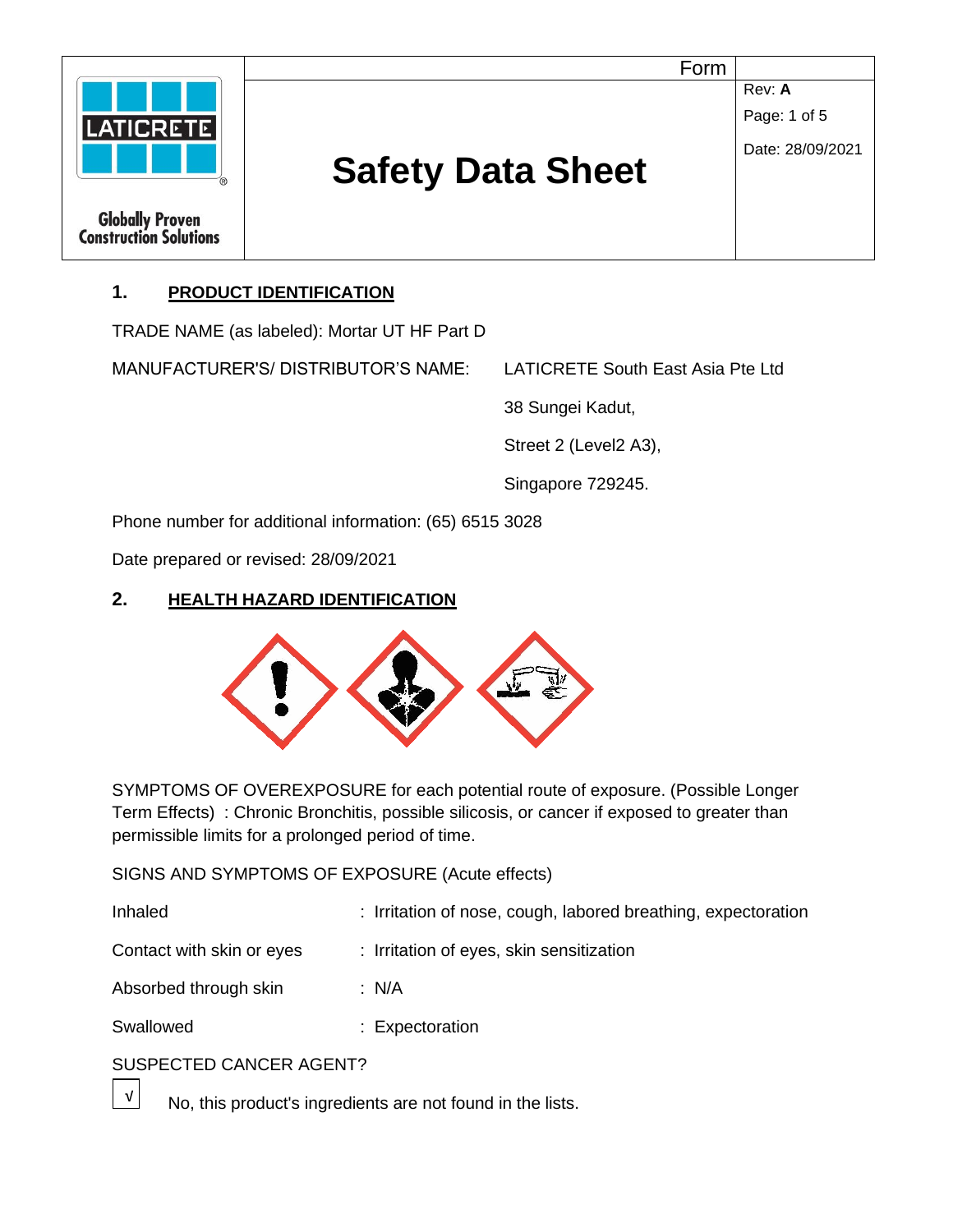

# **3. COMPOSITION INGREDIENTS**

| Materials    | <b>CAS NUMBERS</b> | Percent  | <b>ACGIH TLV</b> | <b>OSHA PEL</b>      | OTHER<br>(SPECIFY) |
|--------------|--------------------|----------|------------------|----------------------|--------------------|
| Silica sands | 14808-60-7         | 90-95    | N/A              | $0.1 \text{ mg/m}^3$ | N/A                |
| Additive     | Trade Secret       | $\leq 5$ | N/A              | N/A                  | N/A                |

**N/A = Not applicable or available**

# **4. FIRST AID: EMERGENCY PROCEDURES**

- Eye Contact : Hold eyelids apart and immediately flush eyes with plenty of water for at least 15 minutes. Get medical attention immediately.
- Skin Contact : Promptly wash contaminated skin with soap or mild detergent and water.
- Inhaled : Move the exposed person to fresh air at once.
- Swallowed : If person is conscious, give large quantities of water. After swallowing water, try to get person to vomit. Get medical attention immediately.

# **5. FIRE FIGHTING MEASURES**

Flash Point method : Not flammable or combustible Auto ignition temperature (°C) : N/A Flammable limits in air, volume % : Lower (LEL) Fire extinguishing materials : Water spray, Carbon dioxide, Foam, Dry chemical Special fire fighting procedures : N/A

Unusual fire and explosion hazards : N/A

# **6. ACCIDENTAL RELEASE MEASURES**

Spill response procedures (include employee protection measures) : Shovel into pails or drums with covers. Wear appropriate equipment to prevent skin and eye contact; also a dust mask approved by NIOSH.

Preparing wastes for disposal (container types, neutralization, etc.) : N/A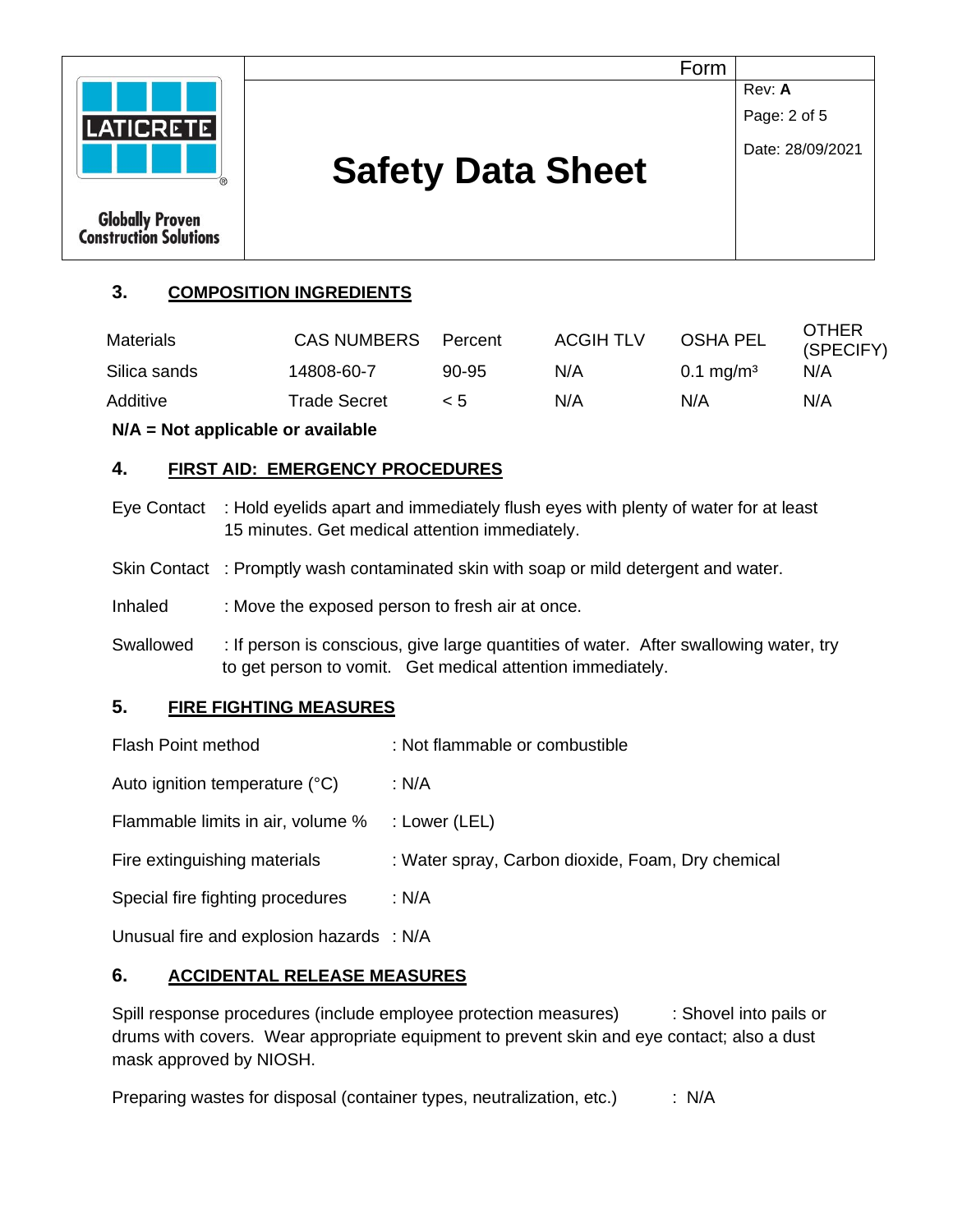

Form

**Rev: A** Page: 3 of 5

Date: 28/09/2021

# **Safety Data Sheet**

NOTE: Dispose of all wastes in accordance with federal, state and local regulations.

#### **7. HANDLING AND STORAGE**

Store in a cool dry area.

#### **8. EXPOSURE CONTROLS AND PERSONAL PROTECTION**

| : N/A                                                                                                                                                                                |
|--------------------------------------------------------------------------------------------------------------------------------------------------------------------------------------|
| : A NIOSH approved dust mask if TLV is exceeded                                                                                                                                      |
| : Chemical goggles or safety glasses                                                                                                                                                 |
| : Use impervious gloves, vinyl or rubber                                                                                                                                             |
| : Use appropriate clothing to prevent skin contact.<br>Barrier creams will assist in protecting the skin from<br>contamination.                                                      |
| : Familiarize the employees with the special<br>handling procedures in this section; also encourage<br>prompt removal of contaminated clothing and<br>washing of contaminated areas. |
|                                                                                                                                                                                      |

Other handling and storage requirements : N/A

Protective measures during maintenance of contaminated equipment : See above.

#### **9. PHYSICAL AND CHEMICAL PROPERTIES**

| Vapor density (air=1)                         | : N/A       |
|-----------------------------------------------|-------------|
| Melting point or range, °C                    | : N/A       |
| Specific gravity                              | : 1.4       |
| Boiling point or range, °C                    | : N/A       |
| Solubility in water                           | : Insoluble |
| Evaporation rate (butyl acetate = $1$ ) : N/A |             |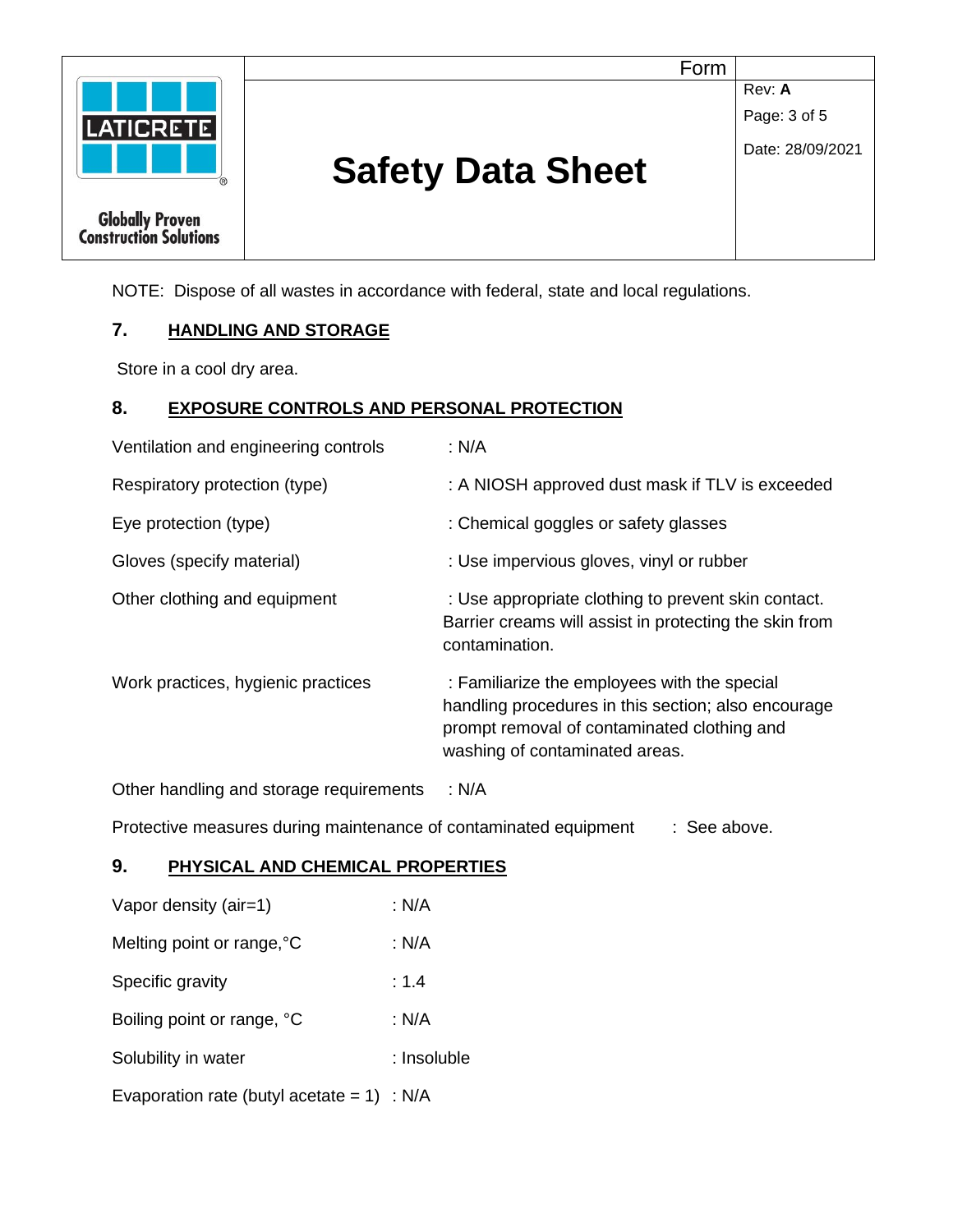

Vapor pressure, mmHg at 20°C : N/A

Appearance and odor : Grey or white odorless powder

HOW TO DETECT THIS SUBSTANCE (warning properties of substance as a gas, vapor, dust, or mist)

# **10. STABILITY AND REACTIVITY**

| Stability | : Stable |
|-----------|----------|
|-----------|----------|

Conditions to avoid : Keep dry until used.

Incompatibility (materials to avoid) : N/A

Hazardous decomposition products : (from burning, heating, or reaction with other materials). N/A

Hazardous polymerization : Will not occur

Conditions to avoid : N/A

# **11. TOXICOLOGY INFORMATION**

N/A

# **12. ECOLOGICAL INFORMATION**

N/A

# **13. DISPOSAL CONSIDERATIONS**

Dispose in compliance with local, state, and federal regulations.

# **14. TRANSPORT INFORMATION**

No special labeling or transportation placarding is required.

# **15. REGULATORY INFORMATION**

Not classified as dangerous under current regulation

# **16. OTHER INFORMATION**